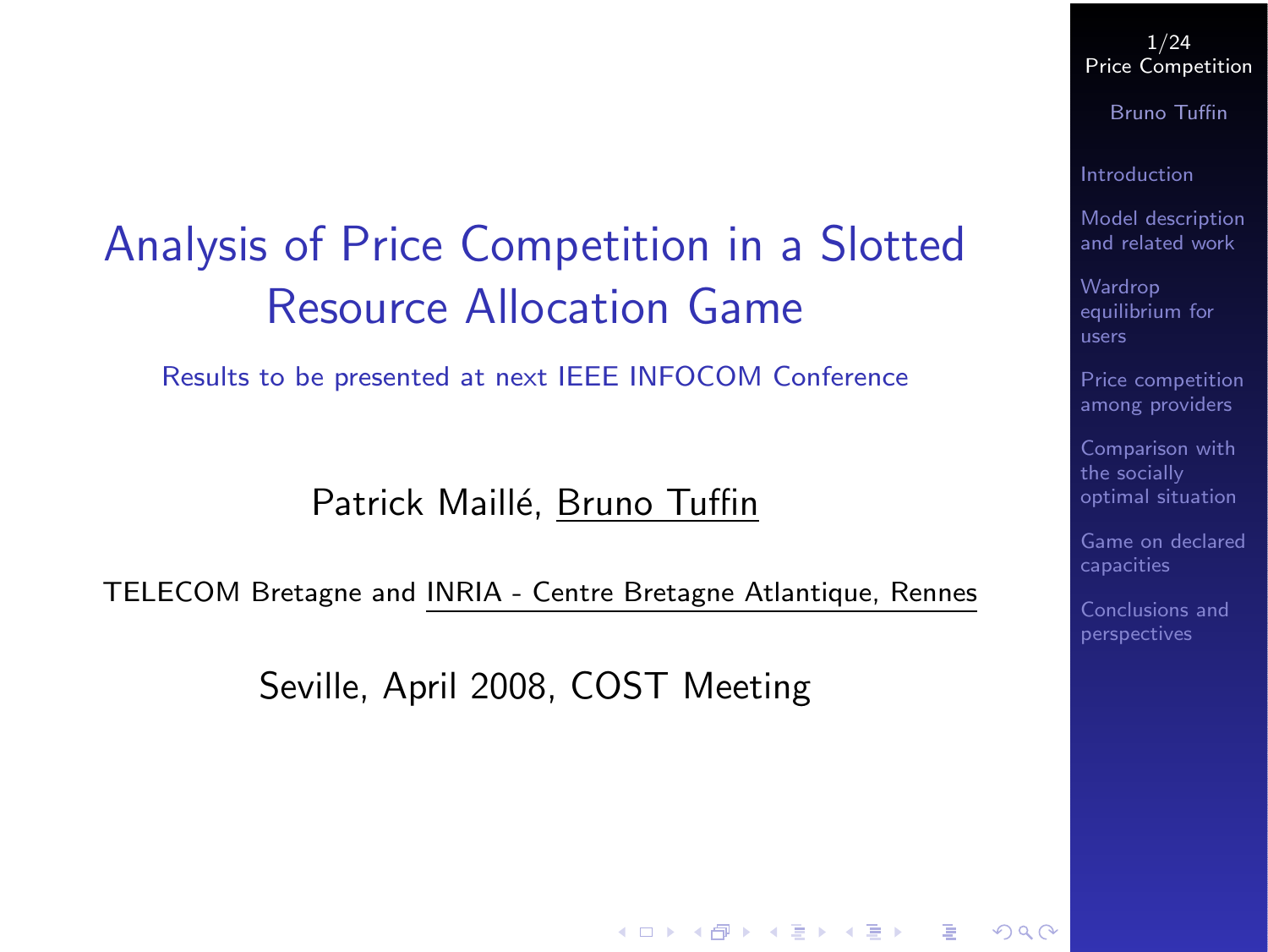## "Related" European Initiative: Euro-NF NoE

- <http://euronf.org/>
- **O** NF for Network of the Future
- Follows previous NoEs Euro-NGI (Next Generation Internet) and Euro-FGI (Future Generation Internet)
- WP3: Socio-Economics aspects, divided into:
	- JRA 3.1: Regulation, IPR, Network Neutrality and Governance Policies

- JRA 3.2: SLAs, Pricing, Quality of Experience
- JRA 3.3: Cost Models
- JRA 3.4: Trust, Privacy and Security
- 35 institutions.
- Kick-off meeting last week in Paris.

2/24 [Price Competition](#page-0-0)

Bruno Tuffin

[Introduction](#page-3-0)

[Model description](#page-5-0) and related work

Wardrop [equilibrium for](#page-11-0) users

[Price competition](#page-14-0) among providers

Comparison with the socially [optimal situation](#page-19-0)

[Game on declared](#page-20-0)

[Conclusions and](#page-22-0)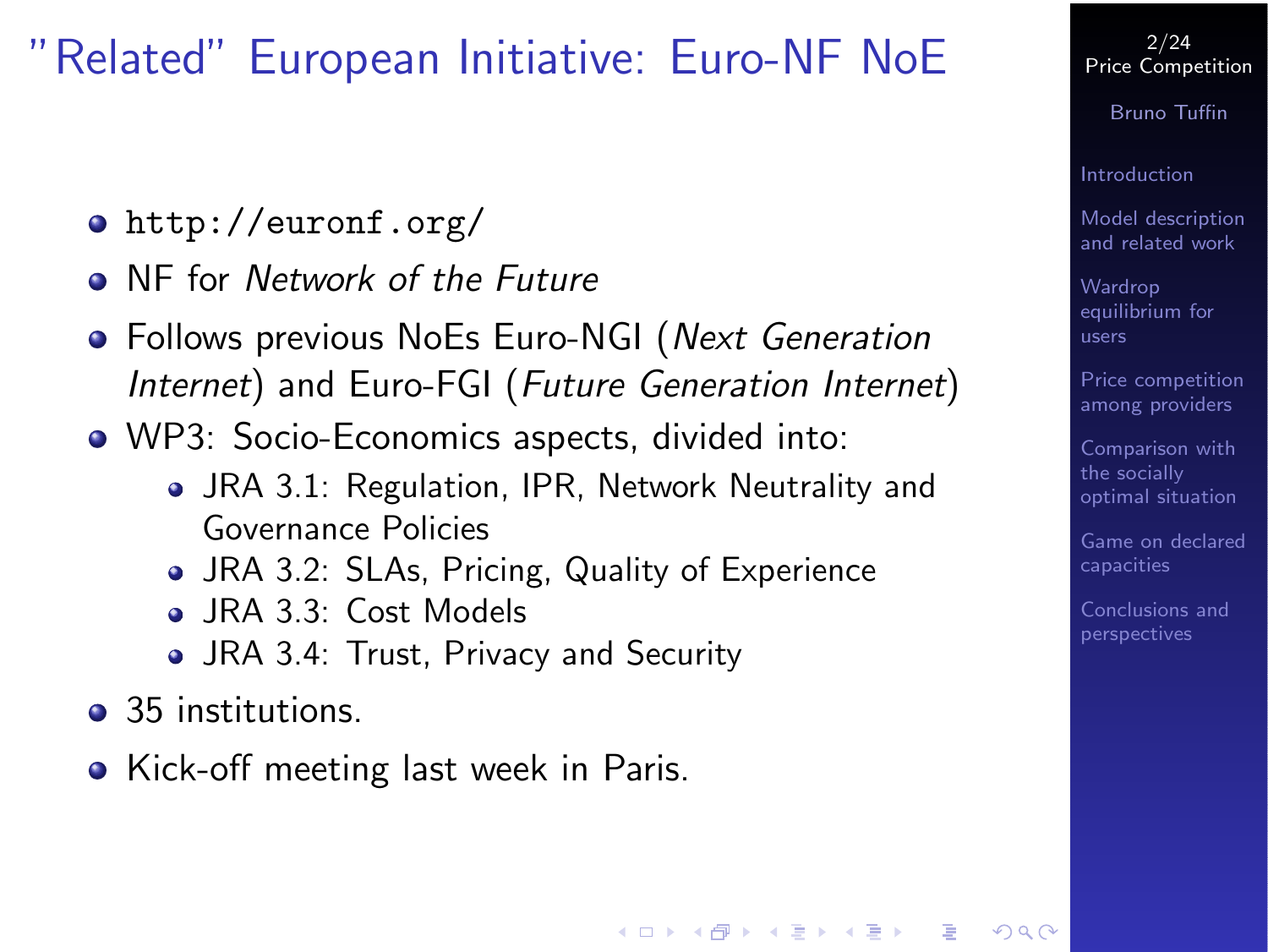# **Outline**

### **[Introduction](#page-3-0)**

- [Model description and related work](#page-5-0)
- 3 [Wardrop equilibrium for users](#page-11-0)
- 4 [Price competition among providers](#page-14-0)
- 5 [Comparison with the socially optimal situation](#page-19-0)

- 6 [Game on declared capacities](#page-20-0)
- 7 [Conclusions and perspectives](#page-22-0)

#### 3/24 [Price Competition](#page-0-0)

Bruno Tuffin

[Introduction](#page-3-0)

[Model description](#page-5-0) and related work

**Wardrop** [equilibrium for](#page-11-0)

[Price competition](#page-14-0) among providers

Comparison with the socially [optimal situation](#page-19-0)

[Game on declared](#page-20-0)

[Conclusions and](#page-22-0)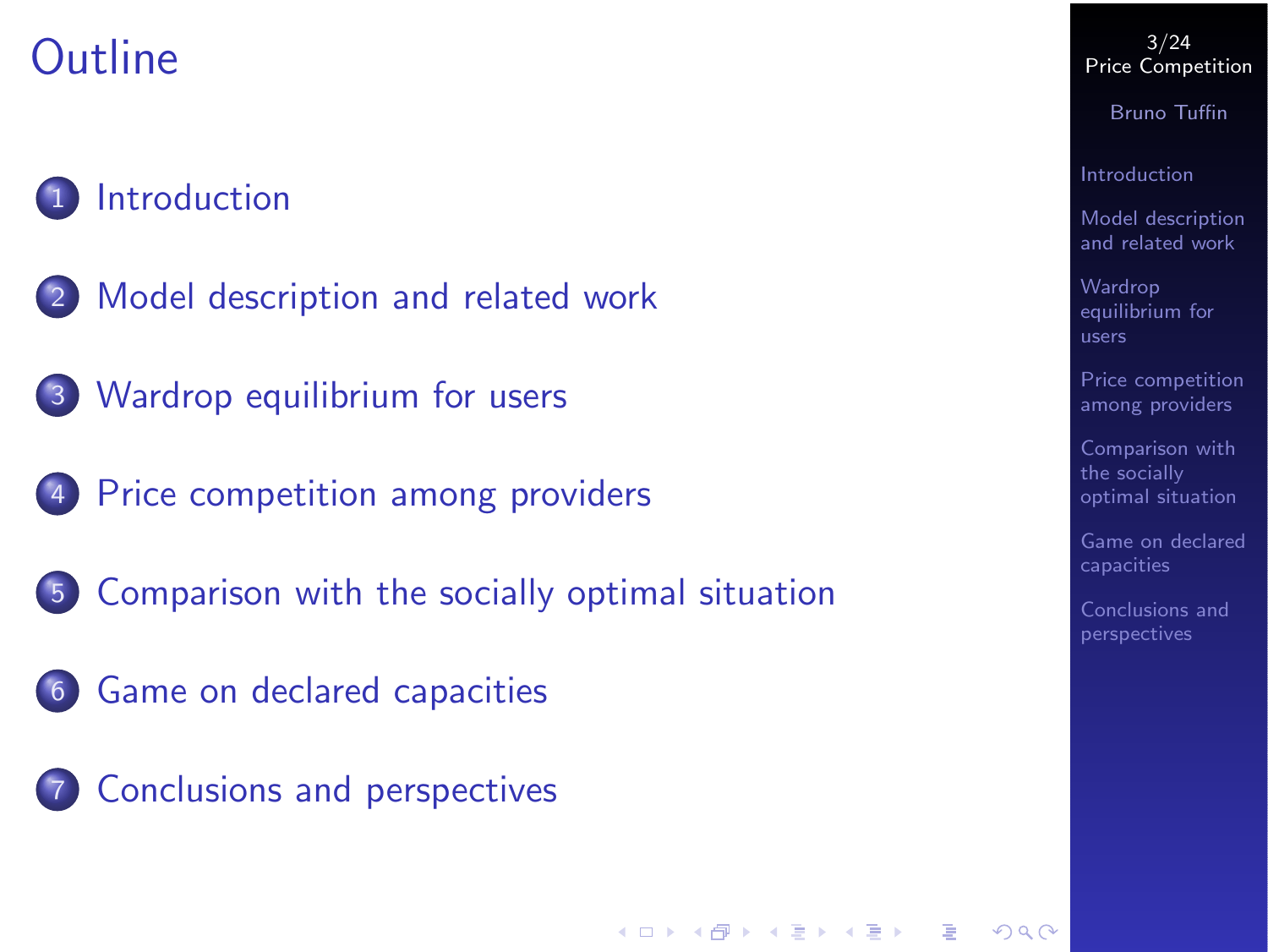### Our main interests

- Previous (still active) work: design of Pricing schemes in telecommunication networks to
	- cope with congestion
	- control demand
	- satisfy heterogeneous applications with different QoS
	- yield incentives for a fair share of scarce resources among selfish users.
- Standard tool: non-cooperative game theory.
- New interest: sutdy those pricing schemes in the case of an oligopoly:

Telecommunication networks, and more specifically the Internet, have switched from an academic to a commercial and competitive network.

It is primordial to deal with that competition in pricing models when studying price determination:

- competition may highly affect the results of price determination
- <span id="page-3-0"></span>competition actually introduces an additional level of game, between providers.

4/24 [Price Competition](#page-0-0)

Bruno Tuffin

#### [Introduction](#page-3-0)

[Model description](#page-5-0) and related work

Wardrop [equilibrium for](#page-11-0) users

[Price competition](#page-14-0) among providers

Comparison with the socially [optimal situation](#page-19-0)

[Game on declared](#page-20-0)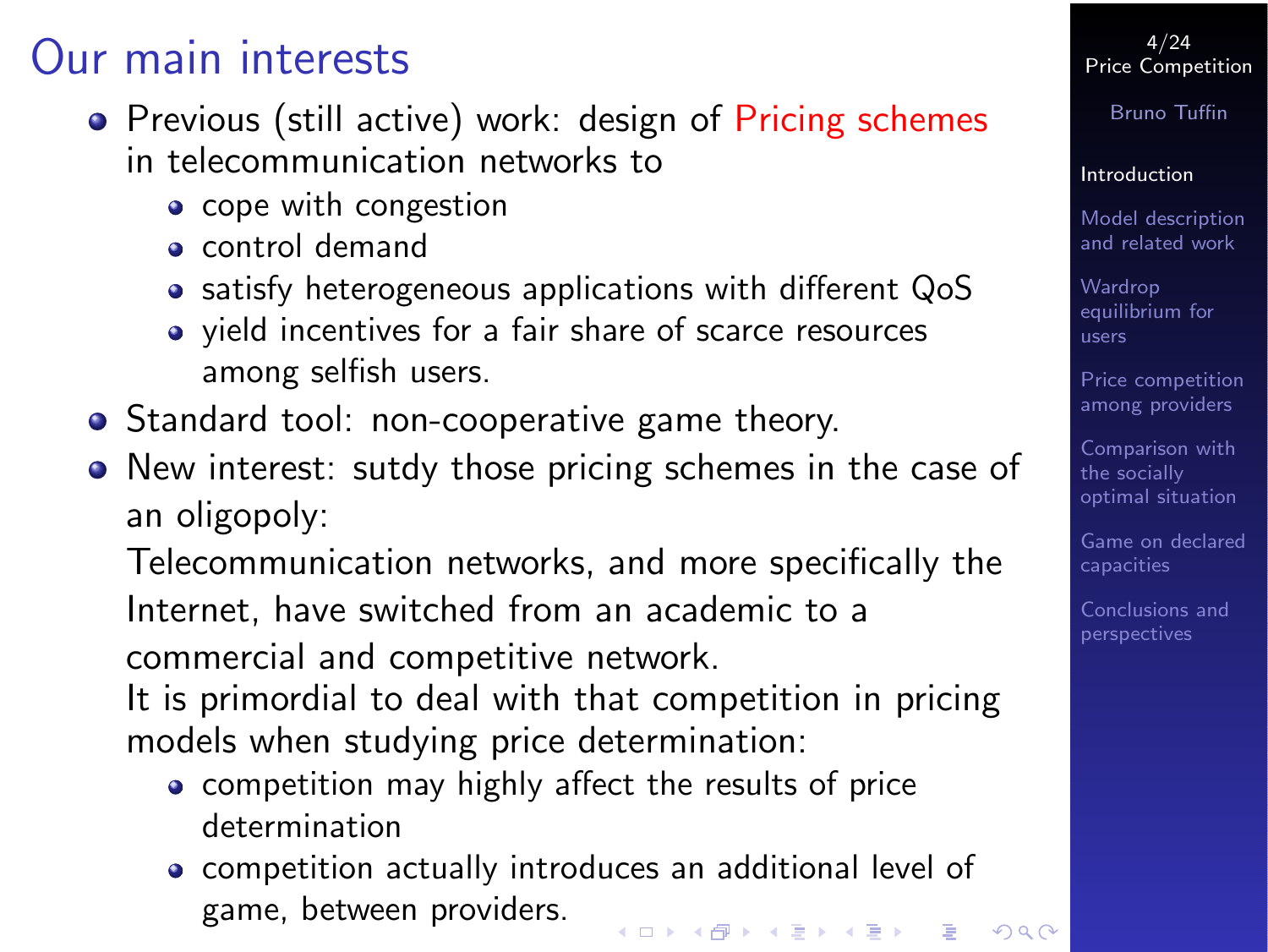### Illustrations of competition

- Wired access: DSL users can choose among several competing providers to connect to the Internet.
- Wireless access: a user wishing to connect to a WiFi hotspot may be located in a zone covered by several wireless access providers, and can choose which provider to use for the time of his connection.
- Competition between technologies: possibility to choose between different and competitive transmission platforms: WiFi, WiMAX, 3G, Wired operators.
- There is also a possibility of using several providers at the same time (the so-called multihoming).

#### 5/24 [Price Competition](#page-0-0)

Bruno Tuffin

#### [Introduction](#page-3-0)

[Model description](#page-5-0) and related work

Wardrop [equilibrium for](#page-11-0) users

[Price competition](#page-14-0) among providers

Comparison with the socially [optimal situation](#page-19-0)

[Game on declared](#page-20-0)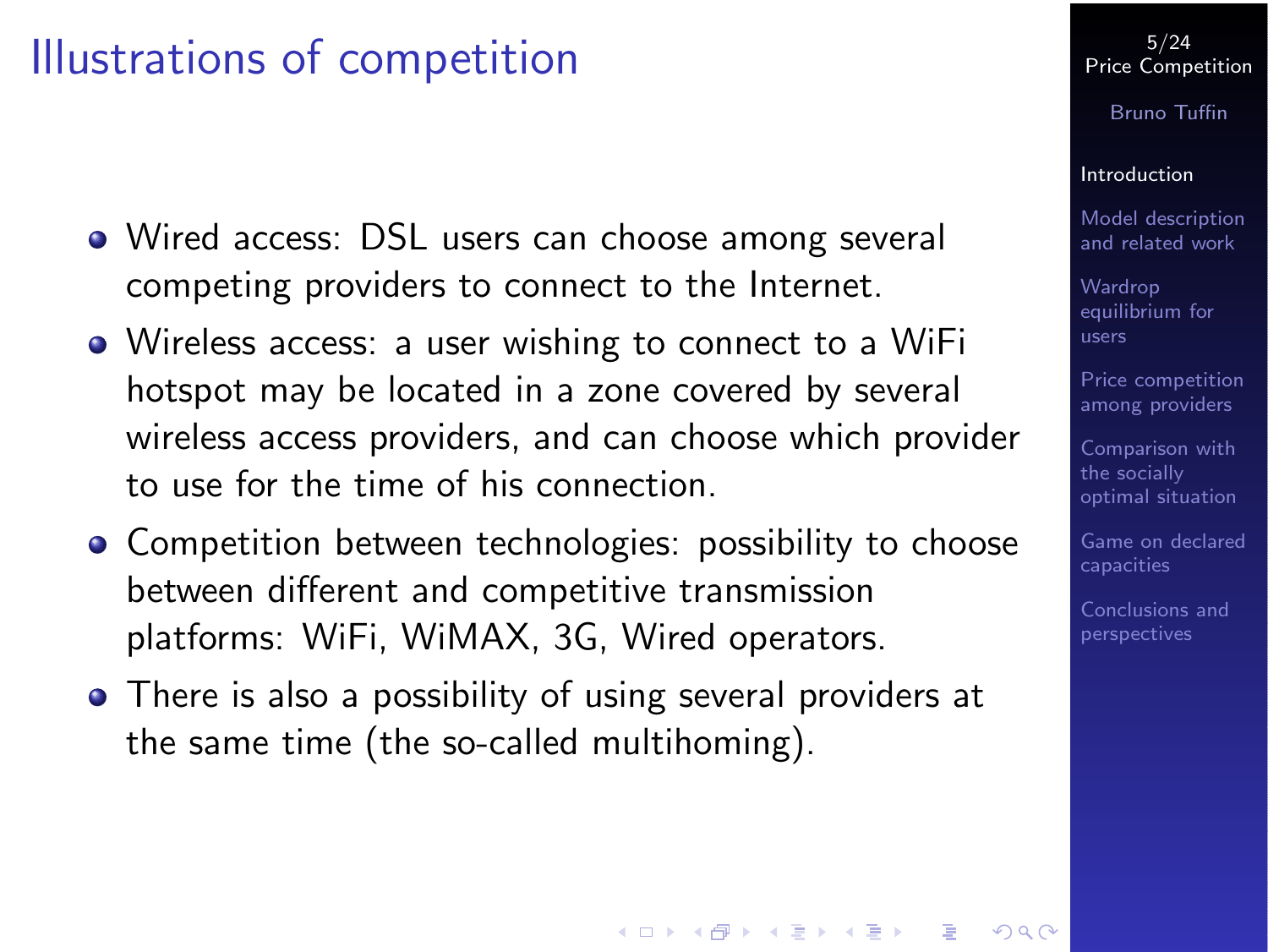# Model description

- **•** Time is discretized, divided into slots.
- Set  $\mathcal{I} = \{1, \ldots, l\}$  of providers in competition at an access point  $(1 > 2)$ .
- For each provider  $1 \le i \le l$ :
	- $\bullet$  Own capacity  $C_i$  per slot,
	- per-packet (or per-unit) price  $p_i$  (received or not).
- $\bullet$  d<sub>i</sub> total demand at provider *i*,
- so each packet served with probability min $(\mathcal{C}_i/d_i,1)$ .
- Total income of provider *i* is  $d_i p_i$  and the total service rate is  $d_i \min(C_i/d_i, 1)$ ,
- so (per traffic unit) perceived price  $p=p_i/\min(C_i/d_i,1)=p_i\max(d_i/C_i,1).$
- <span id="page-5-0"></span>Remark: separate capacities do not model competition at a WiFi hotspot if providers share the same bandwidth, but when providers are being operated on different frequency channels and using different PHY modes.

6/24 [Price Competition](#page-0-0)

Bruno Tuffin

[Introduction](#page-3-0)

[Model description](#page-5-0) and related work

Wardrop [equilibrium for](#page-11-0) users

[Price competition](#page-14-0) among providers

Comparison with the socially [optimal situation](#page-19-0)

[Game on declared](#page-20-0)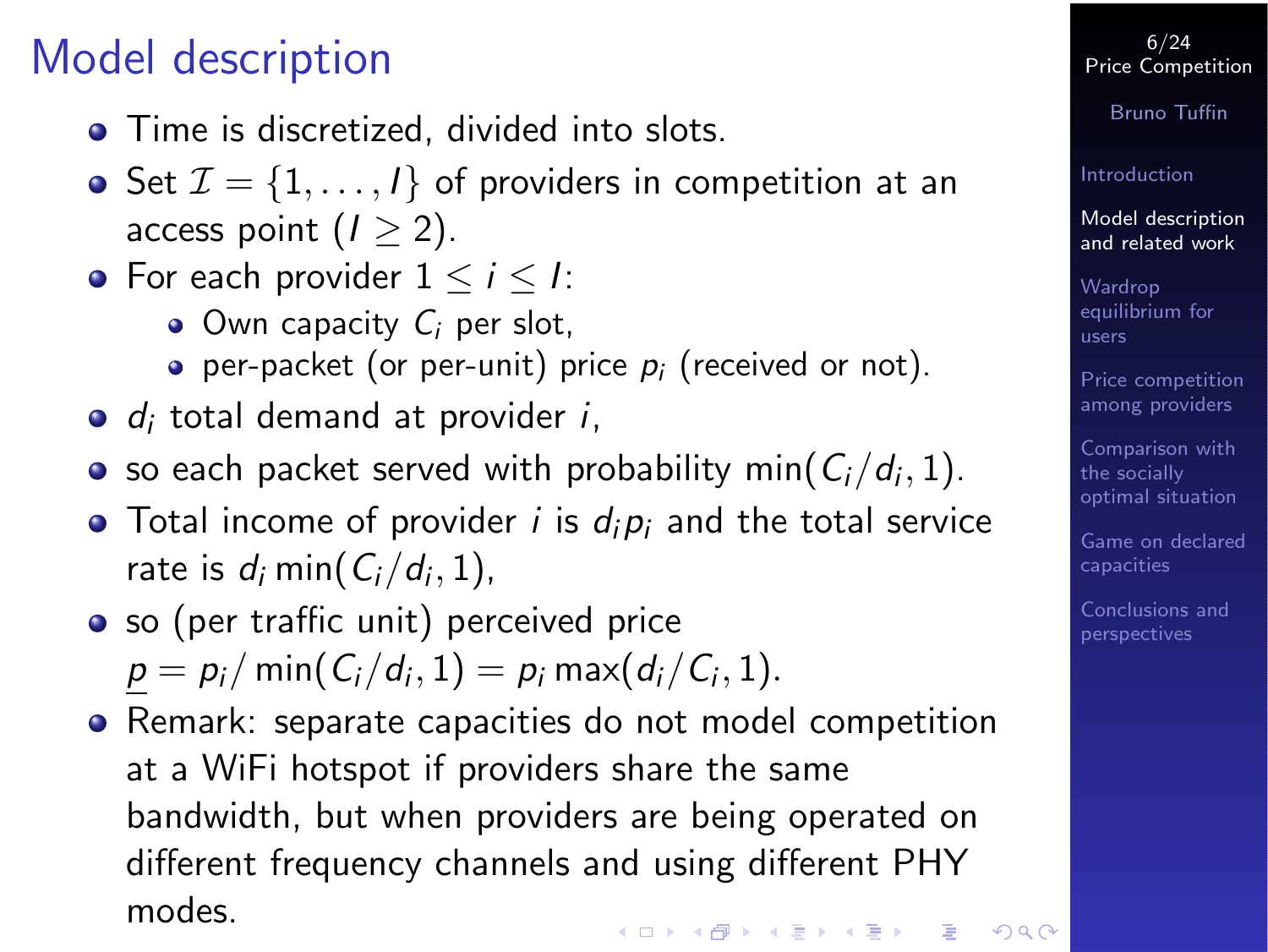# Demand and valuation modeling

- $\bullet$  Total user demand  $D(p)$  continuous and strictly decreasing, with support  $[0, p_{max})$  ( $p_{max} = +\infty$ possible).
- $D(0) > \sum_{i \in \mathcal{I}} C_i$ : the total resource available is not sufficient to satisfy the maximum demand level.
- Demand can be interpreted as:
	- heterogeneity in user willingness-to-pay for the service, distributed according to a given distribution
	- $\bullet$  decreasingness of D can also stem from the decreasingness of individual demand functions.
- Marginal valuation function:

$$
v: q \mapsto \inf\{p: D(p) \leq q\} = \begin{cases} D^{-1}(q) & \text{if } q \in (0, D(0)) \\ p_{\max} & \text{if } q = 0 \\ 0 & \text{if } q \geq D(0). \end{cases}
$$

 $\bullet$  v(q) maximum unit price that can be charged for the  $q^{\text{th}}$  unit of demand (but still selling it) without making the demand decrease.

7/24 [Price Competition](#page-0-0)

Bruno Tuffin

[Introduction](#page-3-0)

[Model description](#page-5-0) and related work

Wardrop [equilibrium for](#page-11-0) users

[Price competition](#page-14-0) among providers

Comparison with the socially [optimal situation](#page-19-0)

[Game on declared](#page-20-0)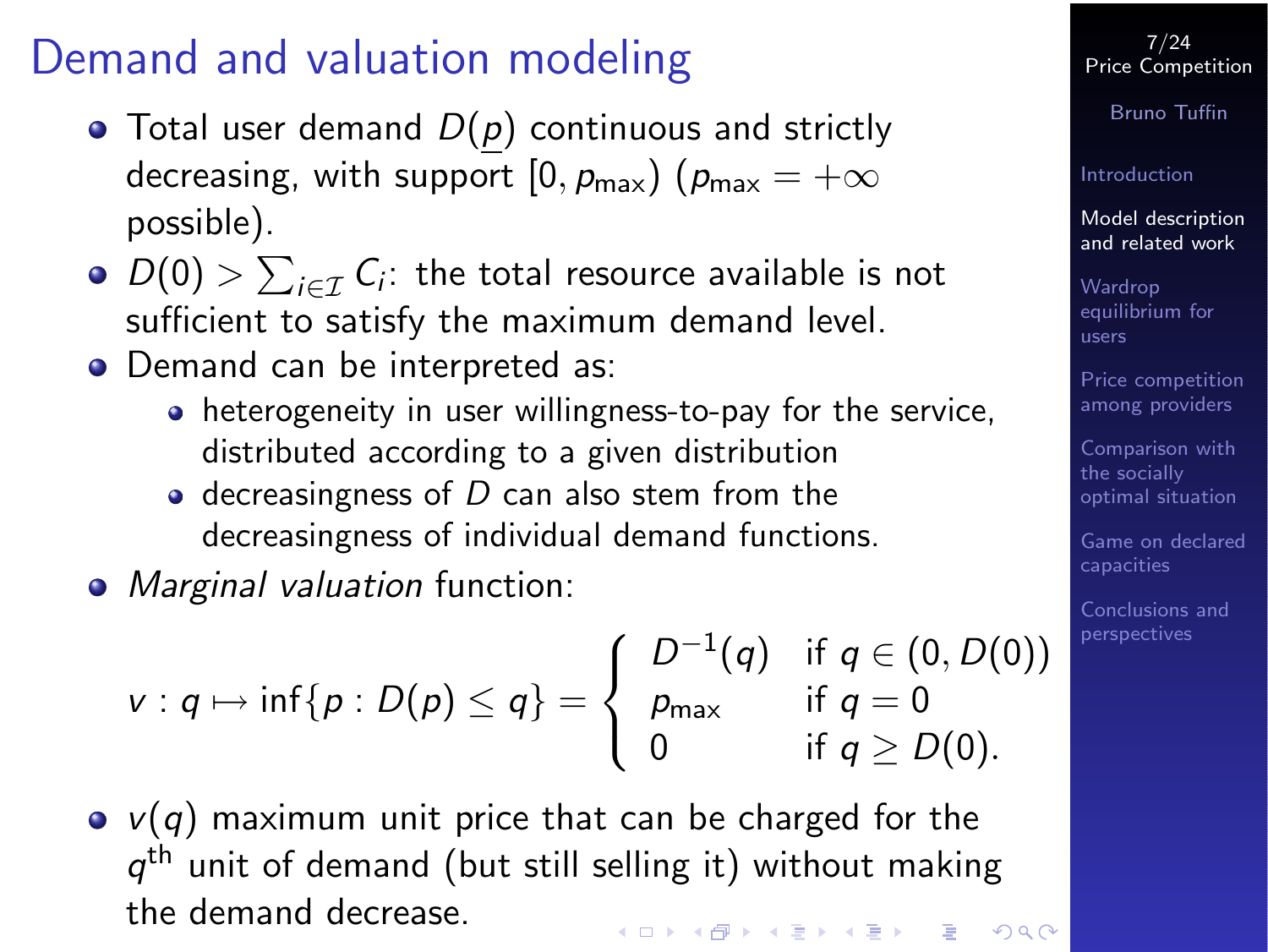## Valuation and benefit

 $\bullet$   $V(q)$  as the sum of the marginal valuations of the q units of users with largest willingness-to-pay:

$$
V(q):=\int_{x=0}^q v(x)dx.
$$

- $\bullet$  Other interpretation: total price that the q units of demand with highest marginal valuation are willing to pay to be served.
- $\bullet$  For a fixed unit price p, the user surplus equals  $V(D(p)) - pD(p)$  if all packets are served.
- Knowing how users will behave, and then  $\mathbf{d}$  :=  $(d_1, \ldots, d_l)$ , provider r wants to maximize his net benefit  $R_i(p_1, \ldots, p_l) = p_i d_i - \ell_i(d_i)$ 
	- $\rho_i$ d $_i$  is the money earned directly from demand
	- $\ell_i(d_i)$  cost for managing a demand level  $d_i$ .  $\ell_i$  is nondecreasing, differentiable and convex.

8/24 [Price Competition](#page-0-0)

Bruno Tuffin

[Introduction](#page-3-0)

[Model description](#page-5-0) and related work

Wardrop [equilibrium for](#page-11-0) users

[Price competition](#page-14-0) among providers

Comparison with the socially [optimal situation](#page-19-0)

[Game on declared](#page-20-0)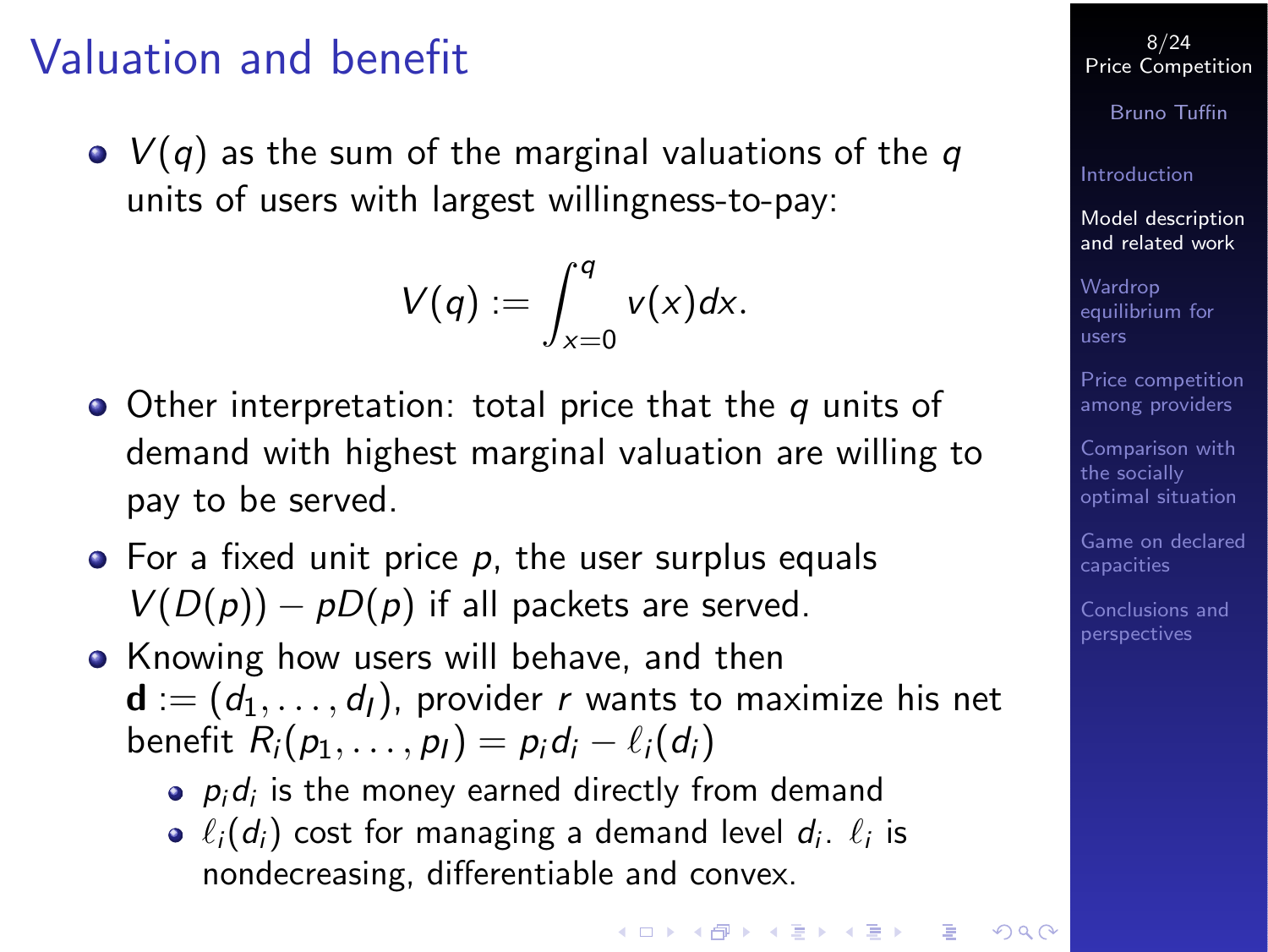### **Assumptions**

• Assumption A. The marginal cost of every provider when his demand equals his capacity is lower than the global marginal valuation of the sum of all provider capacities:

$$
\forall i \in \mathcal{I}, \quad \ell'_i(C_i) \leq v\left(\sum_i C_i\right),
$$

or equivalently

$$
\forall i \in \mathcal{I}, \quad D(\ell'_i(C_i)) \geq \sum_i C_i.
$$

• Assumption B. For each provider  $i \in \mathcal{I}$ :

$$
\ell'_i(C_i) \leq \left(1 - \frac{C_i}{\sum_{j \neq i} C_j}\right) v\left(\sum_i C_i\right).
$$

(ロ) (@) (홍) (홍) (홍)

9/24 [Price Competition](#page-0-0)

Bruno Tuffin

[Introduction](#page-3-0)

[Model description](#page-5-0) and related work

Wardrop [equilibrium for](#page-11-0) users

[Price competition](#page-14-0) among providers

Comparison with the socially [optimal situation](#page-19-0)

[Game on declared](#page-20-0)

[Conclusions and](#page-22-0)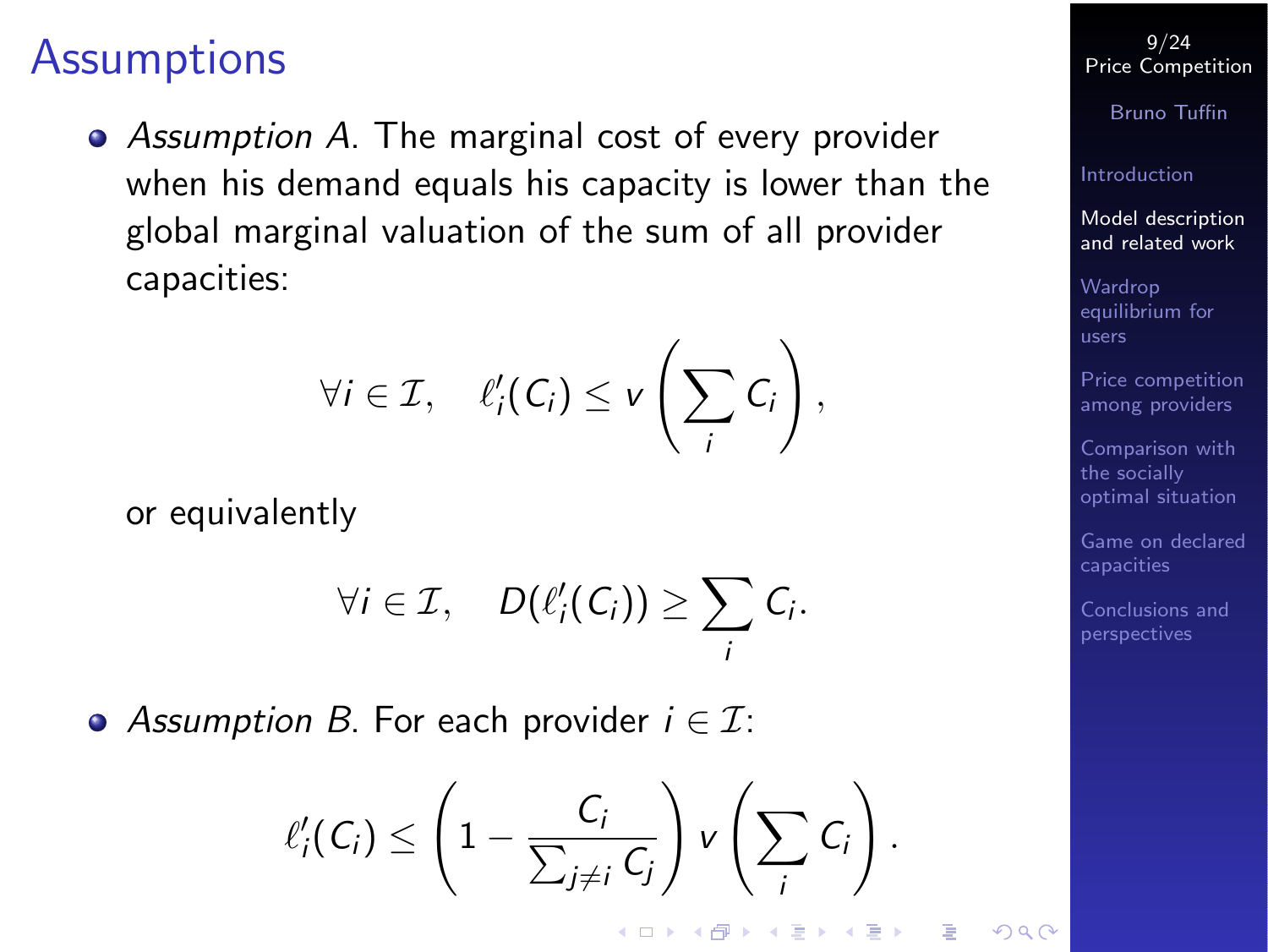### Goals and questions to be solved

- How, for fixed prices  $p_i$  ( $i \in \mathcal{I}$ ), is total demand split among providers?
- Is there a Nash equilibrium on prices between providers trying to maximize their net benefit? Is it unique?
	- A Nash equilibrium is a price vector  $\mathbf{p} := (p_1, \ldots, p_l)$ such that no provider can increase his own benefit by unilaterally changing his access price, i.e.,  $\forall i \in \mathcal{I}$ ,  $\forall p \geq 0,$

$$
R_i(p_1,\ldots,p_l)\geq R_i(p_1,\ldots,p_{i-1},p,p_{i+1},\ldots,p_l).
$$

- How far are we from the social optimum obtained in the cooperative case?
- Is there an interest for provider  $i \in \mathcal{I}$  to voluntarily declare a false value less than  $C_i$ ?

10/24 [Price Competition](#page-0-0)

Bruno Tuffin

[Introduction](#page-3-0)

[Model description](#page-5-0) and related work

Wardrop [equilibrium for](#page-11-0) users

[Price competition](#page-14-0) among providers

Comparison with the socially [optimal situation](#page-19-0)

[Game on declared](#page-20-0)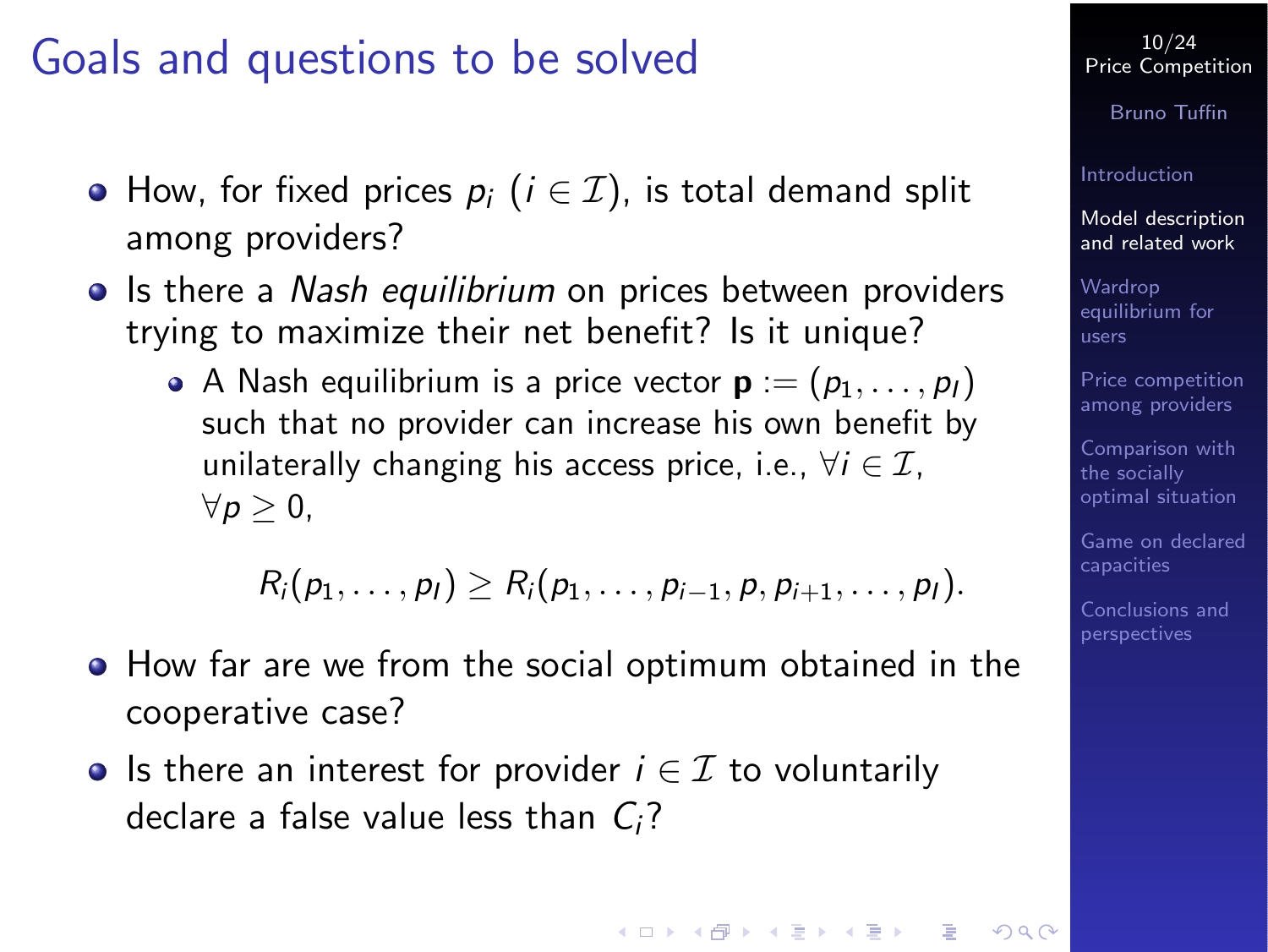## Related work

- Many references on pricing in general, much less on competition.
- Most notable references:
	- (Liu et al, INRIA report 2002) studies competition for e-services, with also a kind of Wardrop equilibrium, but where QoS does not depend on demand.
	- (Acemoglu et Ozdaglar, Path. Oper. Res. 2006): similar study, but externality is delay on links.
	- Many works on independent and selfish providers on a path, that forward traffic of competitors to ensure end-to-end delivery, not a direct competition for users.
- <span id="page-10-0"></span>Our model related to (P. Marbach, IEEE/ACM Trans. Net., vol.12, 2004) where a similar slotted capacity model is used, but with several priority traffic classes, and in the case of a monopoly instead of an oligopoly here.
	- Different goal: study price war between providers instead of price discrimination among users.

-<br>◆ ロ ▶ → 御 ▶ → 重 ▶ → 重 ▶ → 重 → ⊙ Q ⊙

#### 11/24 [Price Competition](#page-0-0)

Bruno Tuffin

#### [Introduction](#page-3-0)

[Model description](#page-5-0) and related work

Wardrop [equilibrium for](#page-11-0) users

[Price competition](#page-14-0) among providers

Comparison with the socially [optimal situation](#page-19-0)

[Game on declared](#page-20-0)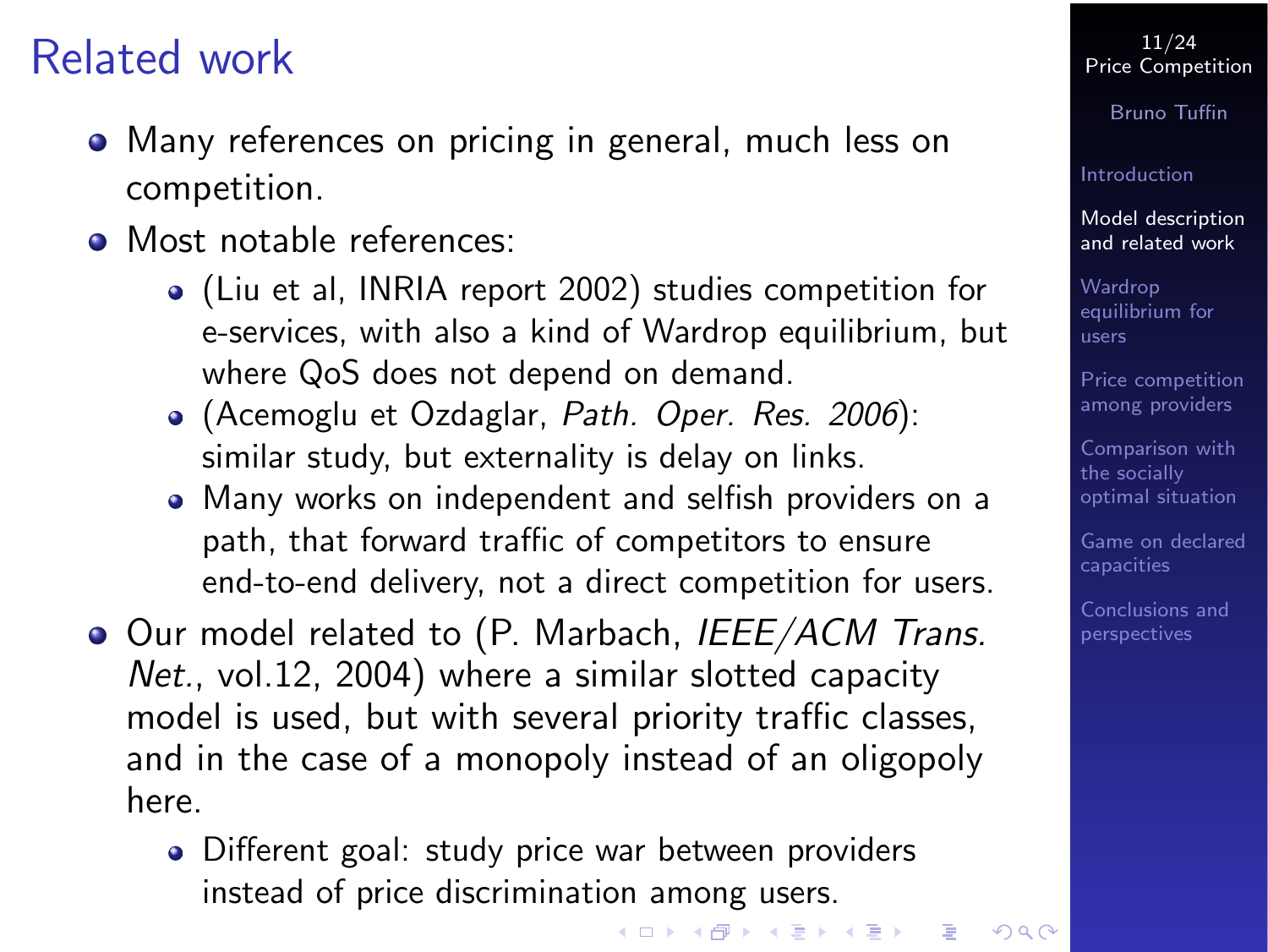# Wardrop equilibrium for users

- How is demand split among providers for fixed prices?
- Users infinitely small, their choices do not individually affect the demand levels (and the perceived costs) of the different providers.
- Outcome described by *Wardrop's principle*: demand distributed such that users choose one of the cheapest providers.
- **O** Therefore:
	- user perceived price is the same for all providers having a positive demand:

 $d_i > 0 \Rightarrow p_i \max(1, d_i/C_i) \leq p_i \max(1, d_i/C_i)$ 

- and is lower than the unit price  $p_i$  of providers i with no demand.
- <span id="page-11-0"></span>Total demand level must also correspond to the common perceived price on all providers that receive some demand:  $\sum_j d_j = D(\underline{p})$ , that is  $\vert d_i > 0 \Rightarrow p_i \, \mathsf{max}(1,d_i/\mathit{C}_i) = \mathsf{v}\left(\sum_j d_j\right).$  $\vert d_i > 0 \Rightarrow p_i \, \mathsf{max}(1,d_i/\mathit{C}_i) = \mathsf{v}\left(\sum_j d_j\right).$  $\vert d_i > 0 \Rightarrow p_i \, \mathsf{max}(1,d_i/\mathit{C}_i) = \mathsf{v}\left(\sum_j d_j\right).$

12/24 [Price Competition](#page-0-0)

Bruno Tuffin

[Introduction](#page-3-0)

[Model description](#page-5-0) and related work

Wardrop [equilibrium for](#page-11-0) users

[Price competition](#page-14-0) among providers

Comparison with the socially [optimal situation](#page-19-0)

[Game on declared](#page-20-0)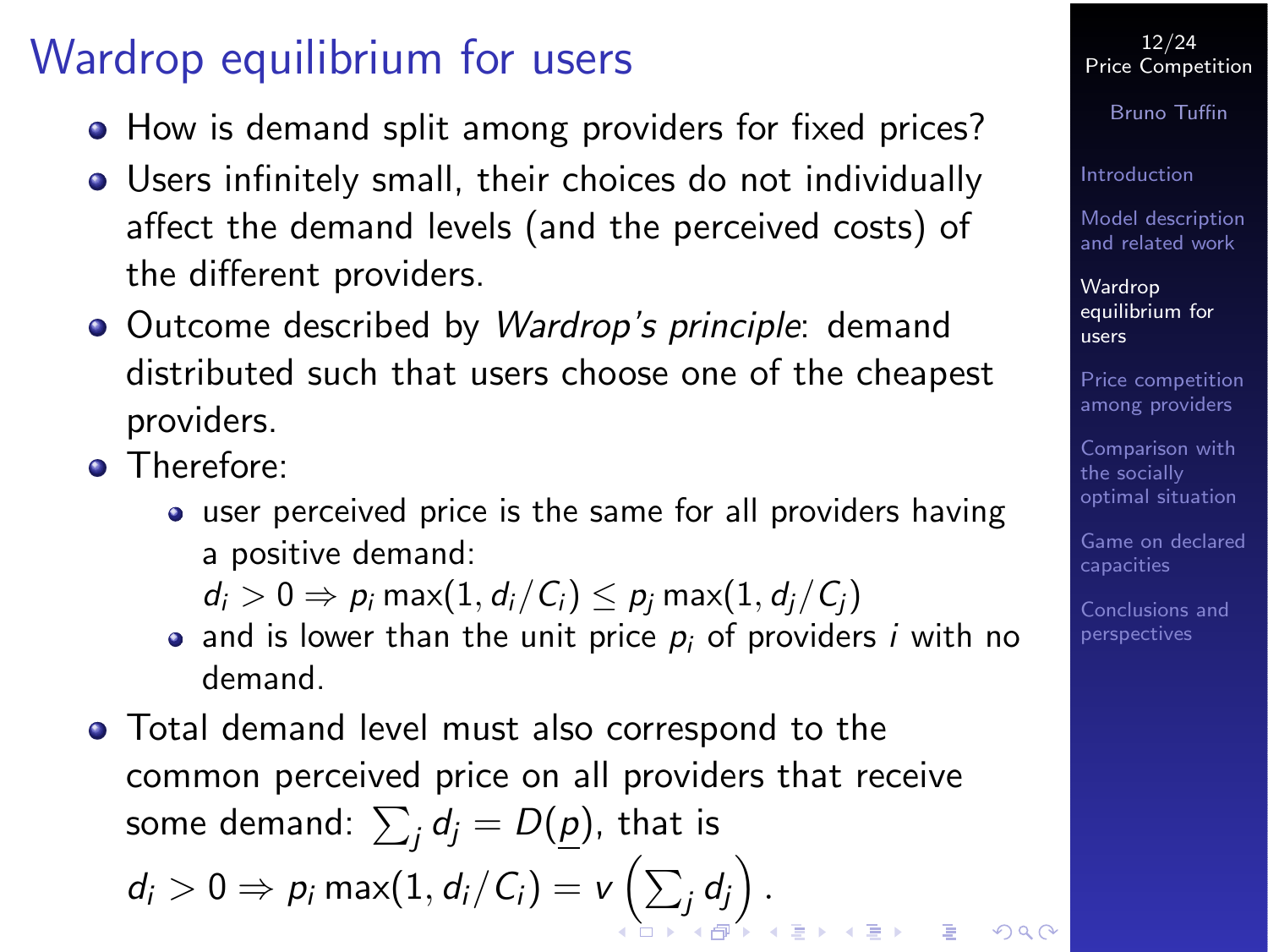## Result on Wardrop equilibrium

- Proposition: For any capacity and price configuration, there exist a (possibly not unique) user equilibrium demand configuration.
- At a user equilibrium **d**, the common perceived unit price p of providers i with  $d_i > 0$  is unique and equals

$$
\underline{p}=\inf\{p:D(p)\leq \sum_{i\in\mathcal{I}}f_i(p)\},\
$$

<span id="page-12-0"></span>with  $f_{i}(\rho):=\mathbb{1}_{\{p\geq p_{i}\}}\frac{C_{i}}{p_{i}}$  $\frac{C_i}{p_i}p.$ • Illustration (dynamics):



13/24 [Price Competition](#page-0-0)

Bruno Tuffin

[Introduction](#page-3-0)

[Model description](#page-5-0) and related work

Wardrop [equilibrium for](#page-11-0) users

[Price competition](#page-14-0) among providers

Comparison with the socially [optimal situation](#page-19-0)

[Game on declared](#page-20-0)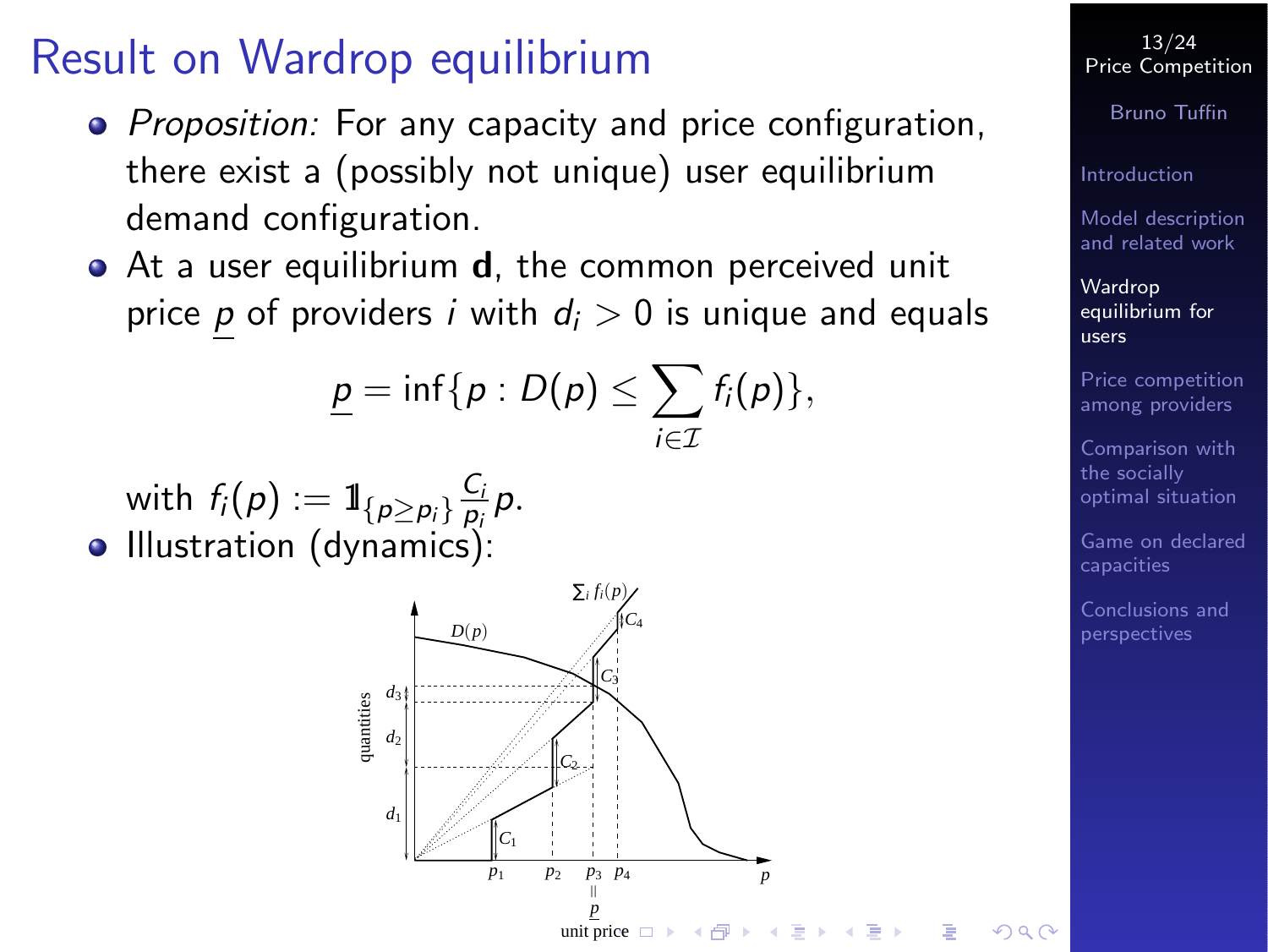### On the non-uniqueness of Wardrop equilibrium

- Uniqueness of perceived price  $p$  and total demand  $D(p)$ .
- For all providers with price  $p_i \neq \underline{p}$ , demand  $d_i$  is  $d_i = f_i(p)$ .
- All providers with  $p_i = p$  (if any) share the remaining demand  $D(\underline{p}) - \sum_{i: p_i < \underline{p}}d_i$ , any possible sharing providing a Wardrop equilibrium.
- Non-uniqueness of individual revenue, but total revenue is always the same.

14/24 [Price Competition](#page-0-0)

Bruno Tuffin

[Introduction](#page-3-0)

[Model description](#page-5-0) and related work

Wardrop [equilibrium for](#page-11-0) users

[Price competition](#page-14-0) among providers

Comparison with the socially [optimal situation](#page-19-0)

[Game on declared](#page-20-0)

[Conclusions and](#page-22-0)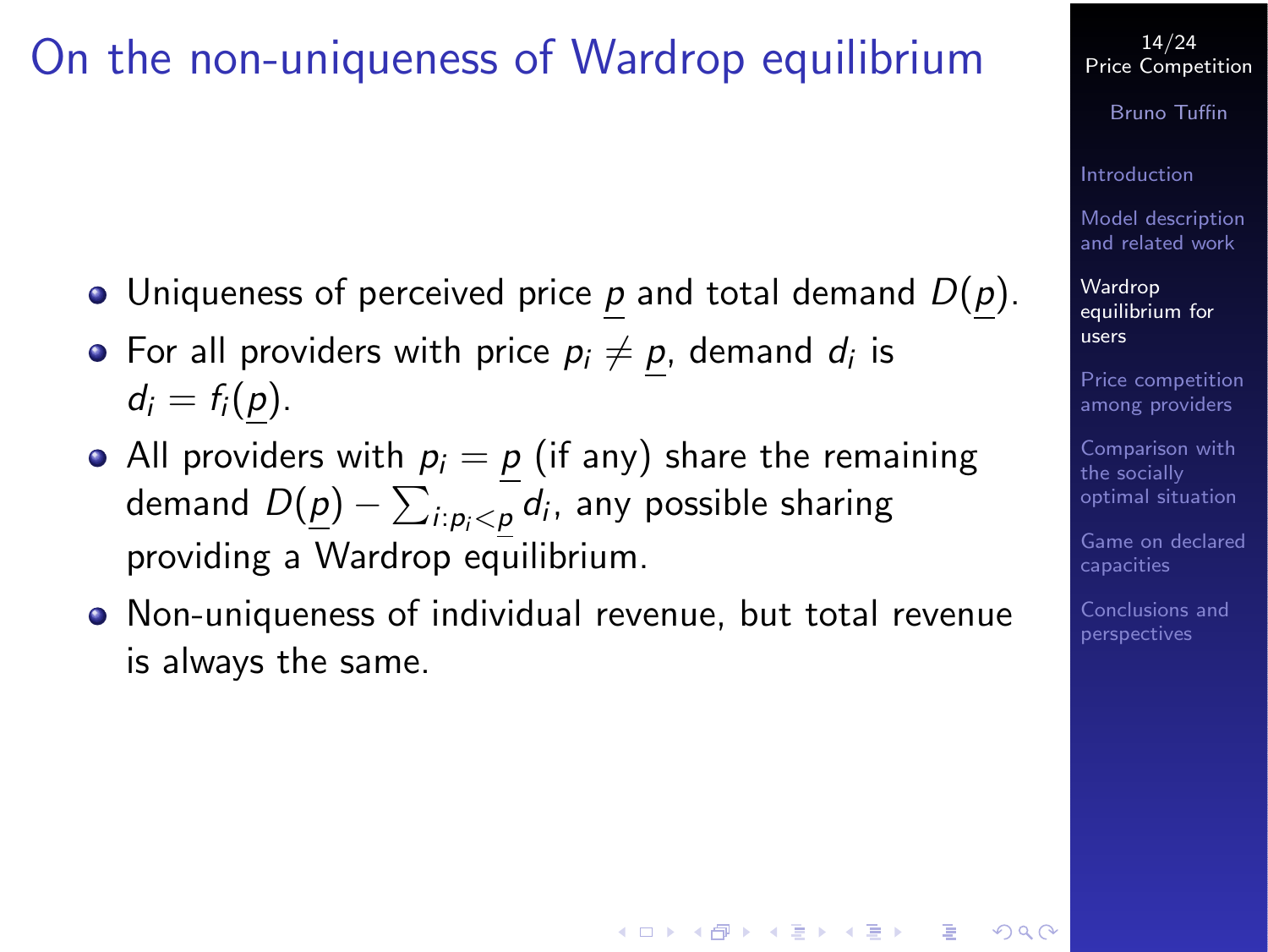# Price competition among providers

- Providers are aware of their advantage of playing first: they take into account users' reaction when determining their price.
- $\bullet$  Notation: we use superscript " $n$ " to refer to the values (price, demand, benefit) corresponding to a new situation in contrast to the reference situation.
- <span id="page-14-0"></span>• Preliminary property: given  $\mathbf{p} = (p_1, \ldots, p_l)$ , if provider  $i \in \mathcal{I}$  raises his price to  $p_i^n > p_i$  while all other providers  $j\neq i$  keep their price to  $p_j$ , then
	- the common perceived price (for providers with positive demand) increases:  $p^n \geq p$ ,
	- if  $d_i > 0$  then the demand of provider *i* strictly decreases:  $d_i^n < d_i$ .

#### 15/24 [Price Competition](#page-0-0)

Bruno Tuffin

[Introduction](#page-3-0)

[Model description](#page-5-0) and related work

Wardrop [equilibrium for](#page-11-0) users

[Price competition](#page-14-0) among providers

Comparison with the socially [optimal situation](#page-19-0)

[Game on declared](#page-20-0)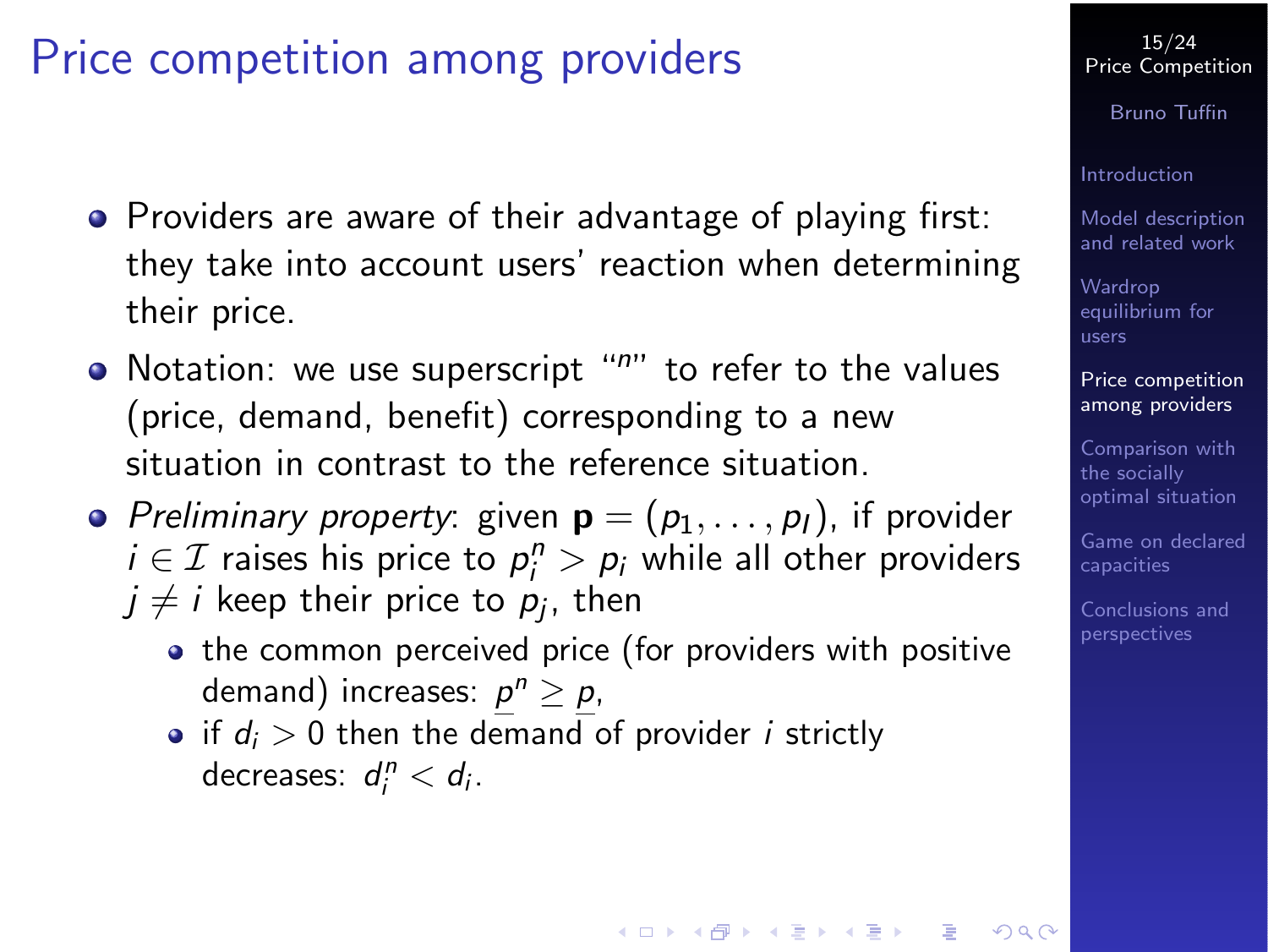### Price competition, main result

• Proposition: Assume  $\forall i \in \mathcal{I}$ ,  $\ell_i$  strictly increasing and convex. Under Assumption B, there exists a unique Nash equilibrium on price war among providers, given by

$$
\forall i \in \mathcal{I}, \quad \left\{ \begin{array}{l} d_i = C_i \\ p_i = p^* \end{array} \right.,
$$

where 
$$
p^* = v\left(\sum_{j \in \mathcal{I}} C_j\right)
$$
, that is

$$
\sum_{i\in\mathcal{I}}C_i=D(p^*).
$$

- **Proof technical. Sketch on next slide.**
- Remark: at Nash equilibrium, the corresponding user Wardrop equilibrium is unique.

Bruno Tuffin

[Introduction](#page-3-0)

[Model description](#page-5-0) and related work

Wardrop [equilibrium for](#page-11-0) users

[Price competition](#page-14-0) among providers

Comparison with the socially [optimal situation](#page-19-0)

[Game on declared](#page-20-0)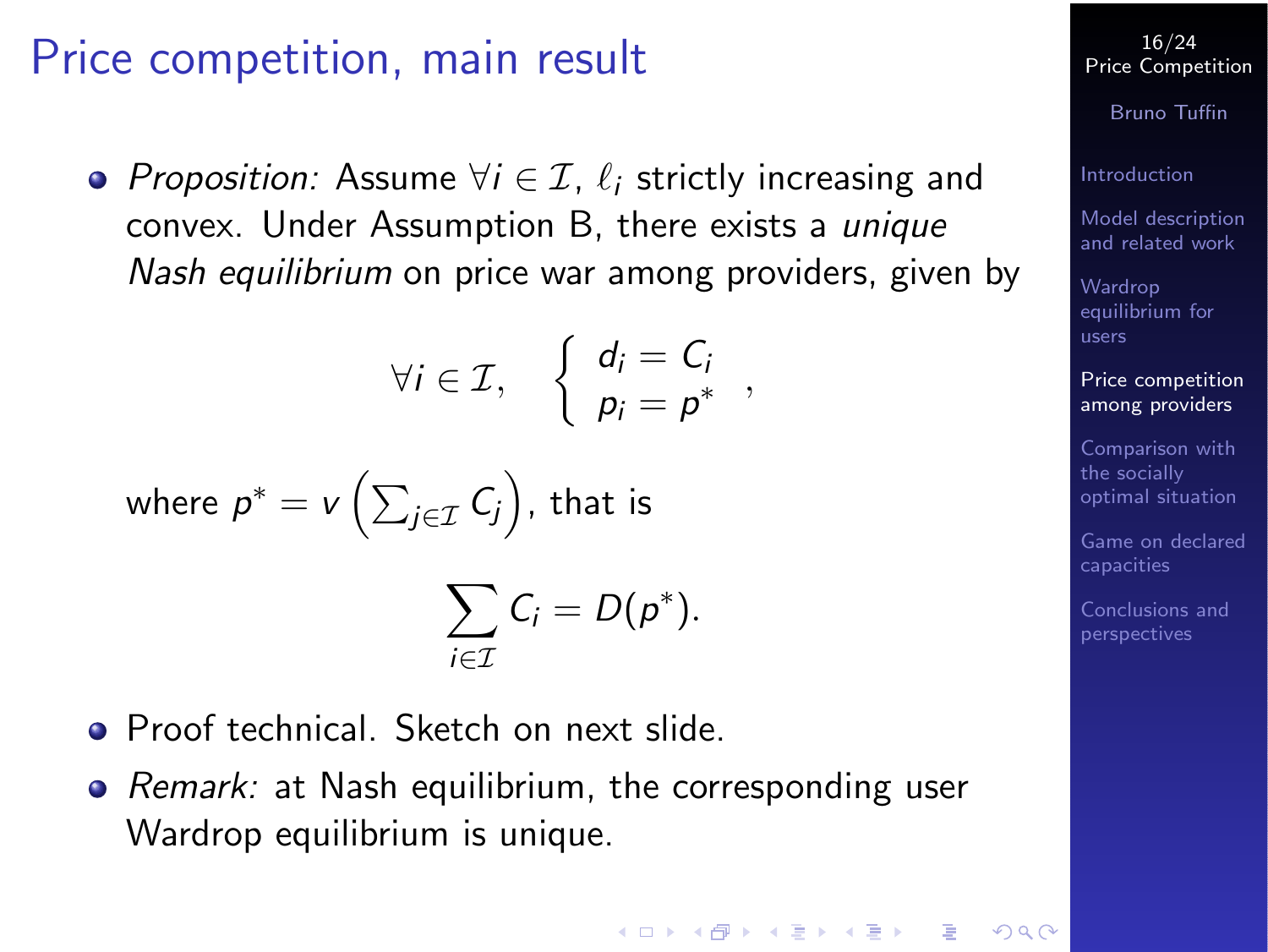## On the proof

• More details available on my web page:

<http://www.irisa.fr/armor/lesmembres/Tuffin/Tuffin.htm>

Paper at:

<http://www.irisa.fr/armor/lesmembres/Tuffin/Publis/PI1855.pdf>

- First step:  $d_i = C_i$  and  $p_i = p^* \ \forall i$ , with  $\rho^* = \nu\left( \sum_{i \in \mathcal{I}} \mathcal{C}_i \right)$  defines a Nash equilibrium;
- Second step: no other point can be a Nash equilibrium.

#### 17/24 [Price Competition](#page-0-0)

Bruno Tuffin

[Introduction](#page-3-0)

[Model description](#page-5-0) and related work

**Wardrop** [equilibrium for](#page-11-0) users

[Price competition](#page-14-0) among providers

Comparison with the socially [optimal situation](#page-19-0)

[Game on declared](#page-20-0)

[Conclusions and](#page-22-0)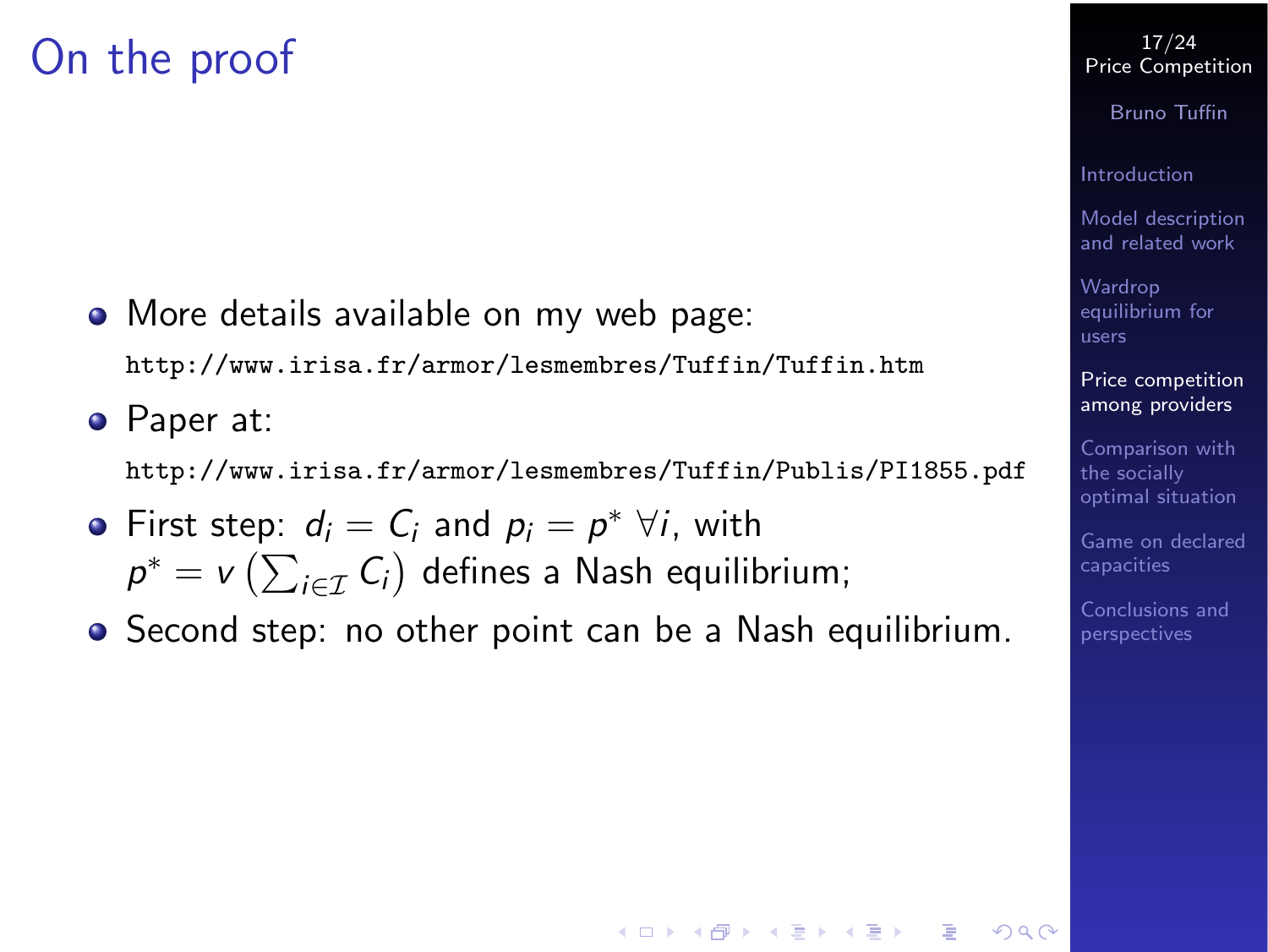### Sketch for the first part

- Note that  $p_i = p^*$  for all *i* and  $d_i = C_i$
- Let provider 1 go from  $p^*$  to  $p_1^n \neq p^*$ ,
	- If  $p_1^n < p^*$ , then  $\underline{p}^n \leq p^*$ ,  $d_1^n = C_1 \underline{p}^n / p_1^n > C_1$ , and

$$
R_1^n - R_1 = p_1^n d_1^n - p^* C_1 + \ell_1(C_1) - \ell_1(d_1^n) < 0
$$

because both terms are negative.

If  $p_1^n > p^*$ , then  $\underline{p}^n \ge p^*$  and  $d_1^n < C_1$ . We just study the case  $0 < d_1^n$  (no profit otherwise). Then  $\underline{p} = p_1^n > \overline{p^*}$  and  $\forall i \neq 1, d_i^n = C_i p_1^n / \overline{p^*}$ . Using Assumption B,  $R_1^n - R_1 < 0$ .

 $A \equiv 1 + 4 \pmod{4} \Rightarrow A \equiv 1 + 4 \pmod{2} \Rightarrow B$ 

#### 18/24 [Price Competition](#page-0-0)

Bruno Tuffin

[Introduction](#page-3-0)

[Model description](#page-5-0) and related work

Wardrop [equilibrium for](#page-11-0) users

[Price competition](#page-14-0) among providers

Comparison with the socially [optimal situation](#page-19-0)

[Game on declared](#page-20-0)

[Conclusions and](#page-22-0)

 $\Omega$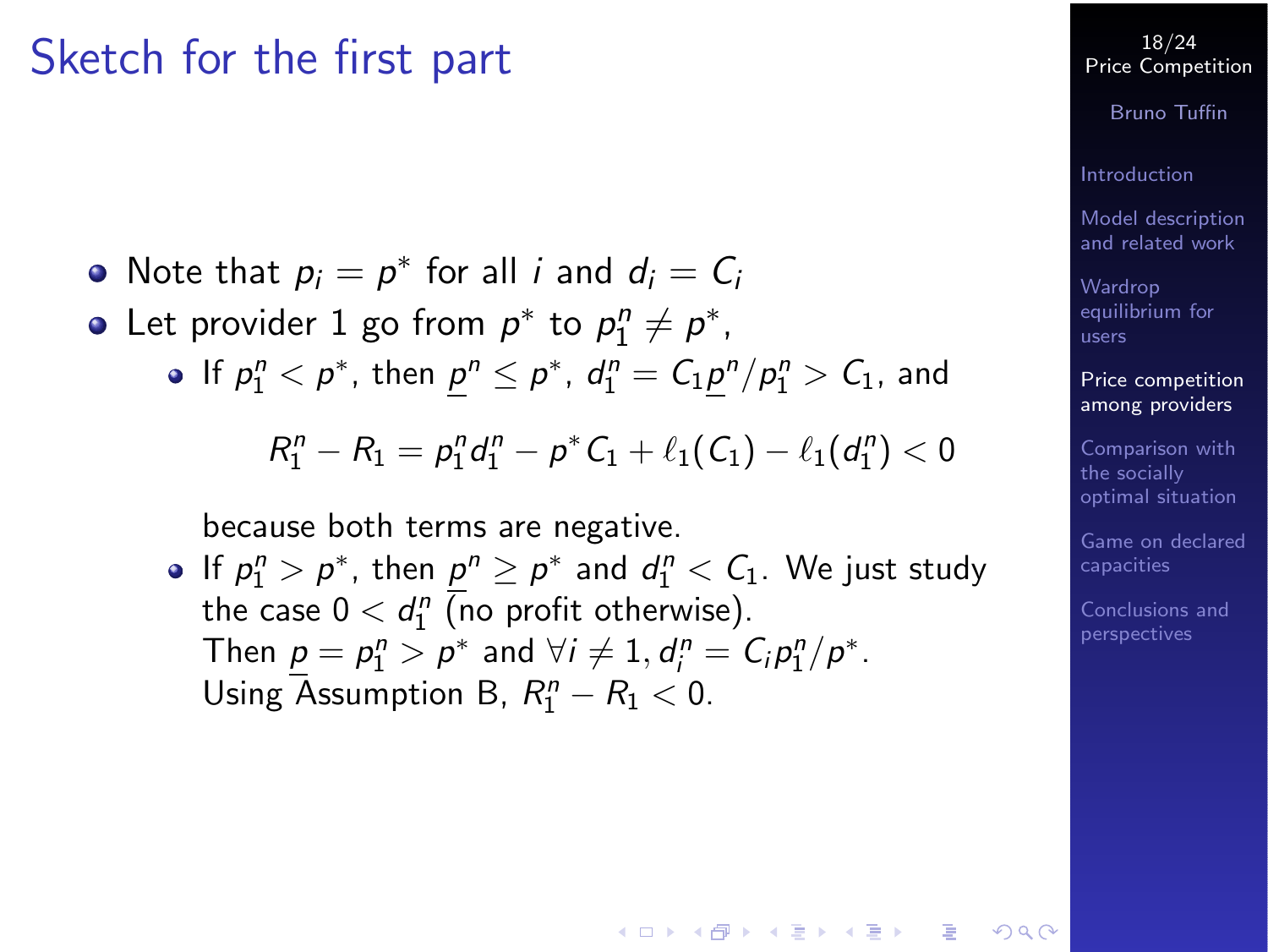## Sketch for the second part (uniqueness)

 $\bullet$  *I* decomposed into subsets:  $\mathcal{I} = \mathcal{I}_s \cup \mathcal{I}_0 \cup \mathcal{I}_u$ , where

 $\mathcal{I}_s$  := { $i \in \mathcal{I} : d_i > C_i$ },  $\mathcal{I}_0 := \{i \in \mathcal{I} : d_i = C_i\},\$  $\mathcal{I}_u := \{i \in \mathcal{I} : d_i < C_i\}.$ 

- First,  $\mathcal{I}_s = \emptyset$ . If not, if provider  $i_s \in \mathcal{I}_s$  increases (alone) its unit price  $p_{i_s}$  to  $p_{i_s}^n = p_{i_s} + \varepsilon$ , his revenue increases too.
- Then, if  $\mathcal{I}_u \neq \emptyset$ , using the fact that  $\mathcal{I}_s = \emptyset$ ,  $i_u \in \mathcal{I}_u$  has interest in decreasing (alone) his price: his revenue would increase (due to increasing demand).

19/24 [Price Competition](#page-0-0)

Bruno Tuffin

[Introduction](#page-3-0)

[Model description](#page-5-0) and related work

Wardrop [equilibrium for](#page-11-0) users

[Price competition](#page-14-0) among providers

Comparison with the socially [optimal situation](#page-19-0)

[Game on declared](#page-20-0)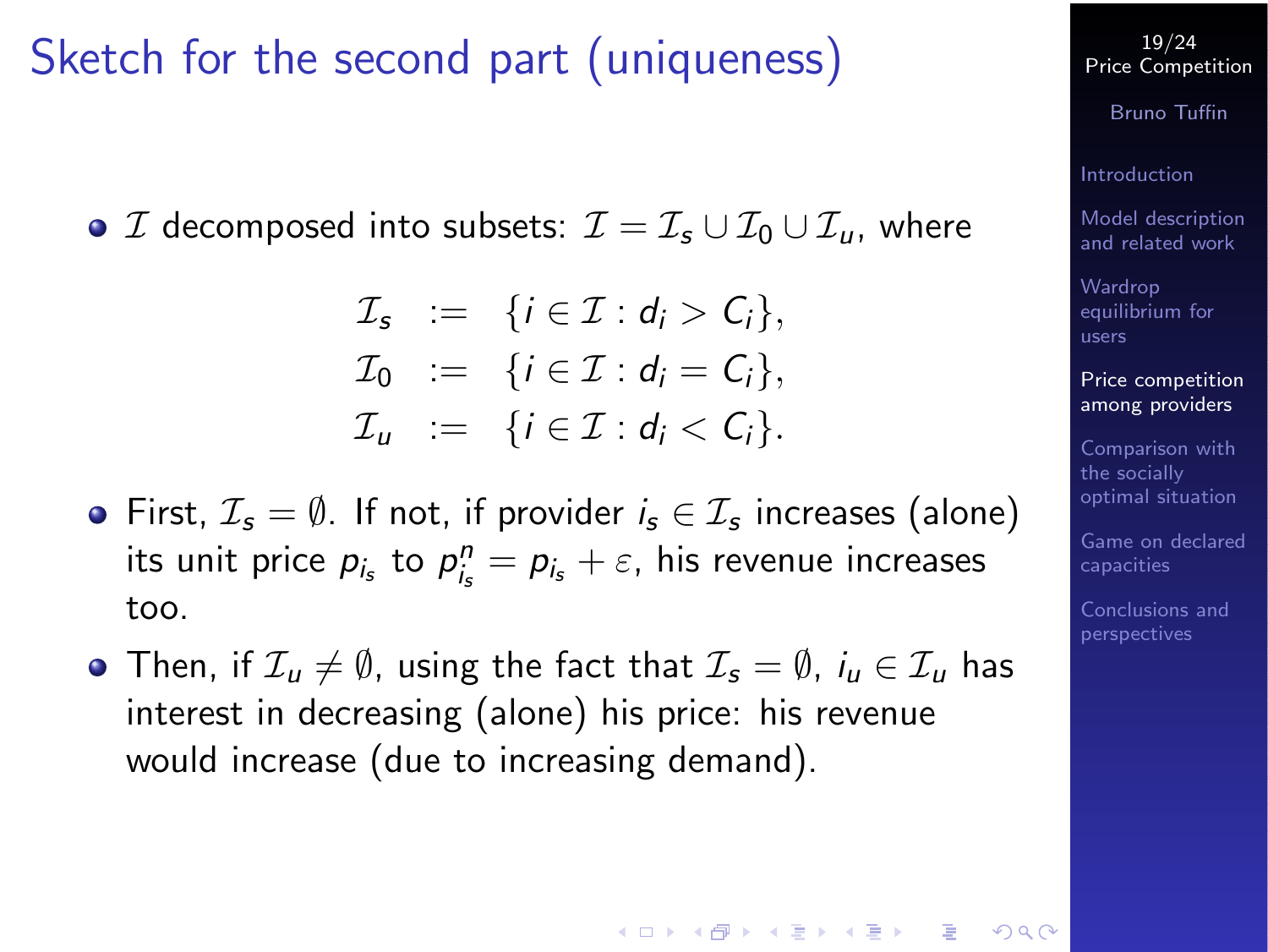# Socially optimal situation

- Social welfare: sum of the utilities of all agents in the system (users+providers).
- Loss of efficiency due to the divergence of user interests: Price of Anarchy.
- Definition: For a demand configuration  $\mathbf{d} := (d_1, ..., d_l)$ , we call *social welfare* the quantity

$$
SW := V\left(\sum_{i \in \mathcal{I}} min(d_i, C_i)\right) - \sum_{i \in \mathcal{I}} \ell_i(d_i).
$$

- Proposition: Under Assumption A, the maximum value of social welfare is reached when  $d_i = C_i$  for each provider i.
- <span id="page-19-0"></span>• Consequence: The Nash equilibrium corresponds to the socially optimal situation. Price of Anarchy is 1!

20/24 [Price Competition](#page-0-0)

Bruno Tuffin

[Introduction](#page-3-0)

[Model description](#page-5-0) and related work

Wardrop [equilibrium for](#page-11-0) users

[Price competition](#page-14-0) among providers

Comparison with the socially [optimal situation](#page-19-0)

[Game on declared](#page-20-0)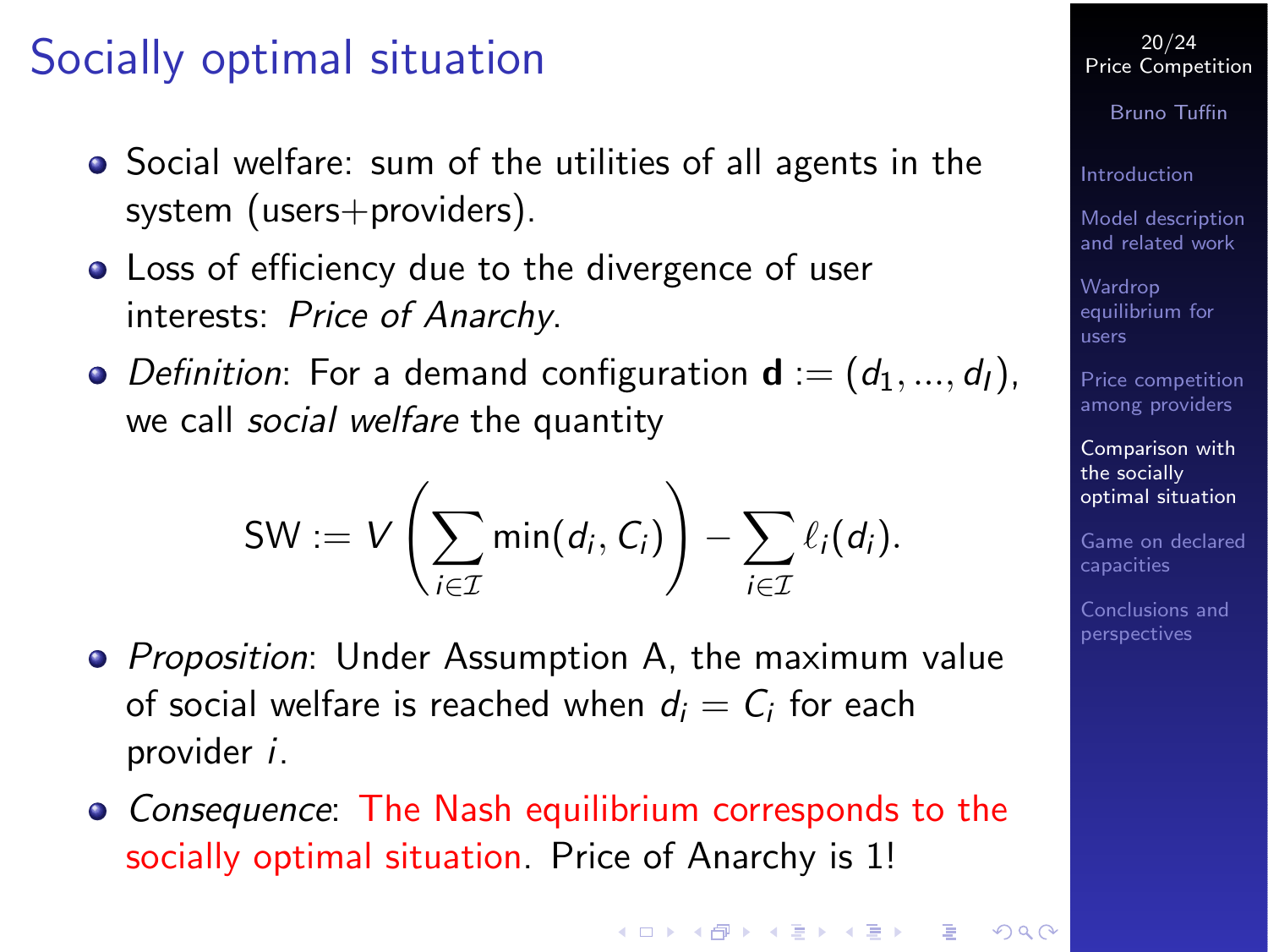## Game on declared capacities

- A provider  $i \in \mathcal{I}$  may voluntarily declare a false value  $C_i^n \leq C_i$  of his capacity  $C_i$ .
- **•** Provider *i* can easily degrade artificially his service rate, he cannot increase it above his real capacity  $C_i$ .
- Opposite effects of lowering one's capacity:
	- the unit selling price at equilibrium increases and the managing cost decreases because the quantity sold decreases
	- whereas on the other hand less quantity sold means less revenue.
- <span id="page-20-0"></span>• Which effect is more important depends on the elasticity of demand, the extent to which total demand is affected by variations of unit price (negative value):

 $pD'(p)$  $\frac{p(p)}{D(p)}$ .

#### 21/24 [Price Competition](#page-0-0)

Bruno Tuffin

[Introduction](#page-3-0)

[Model description](#page-5-0) and related work

Wardrop [equilibrium for](#page-11-0) users

[Price competition](#page-14-0) among providers

Comparison with the socially [optimal situation](#page-19-0)

[Game on declared](#page-20-0) capacities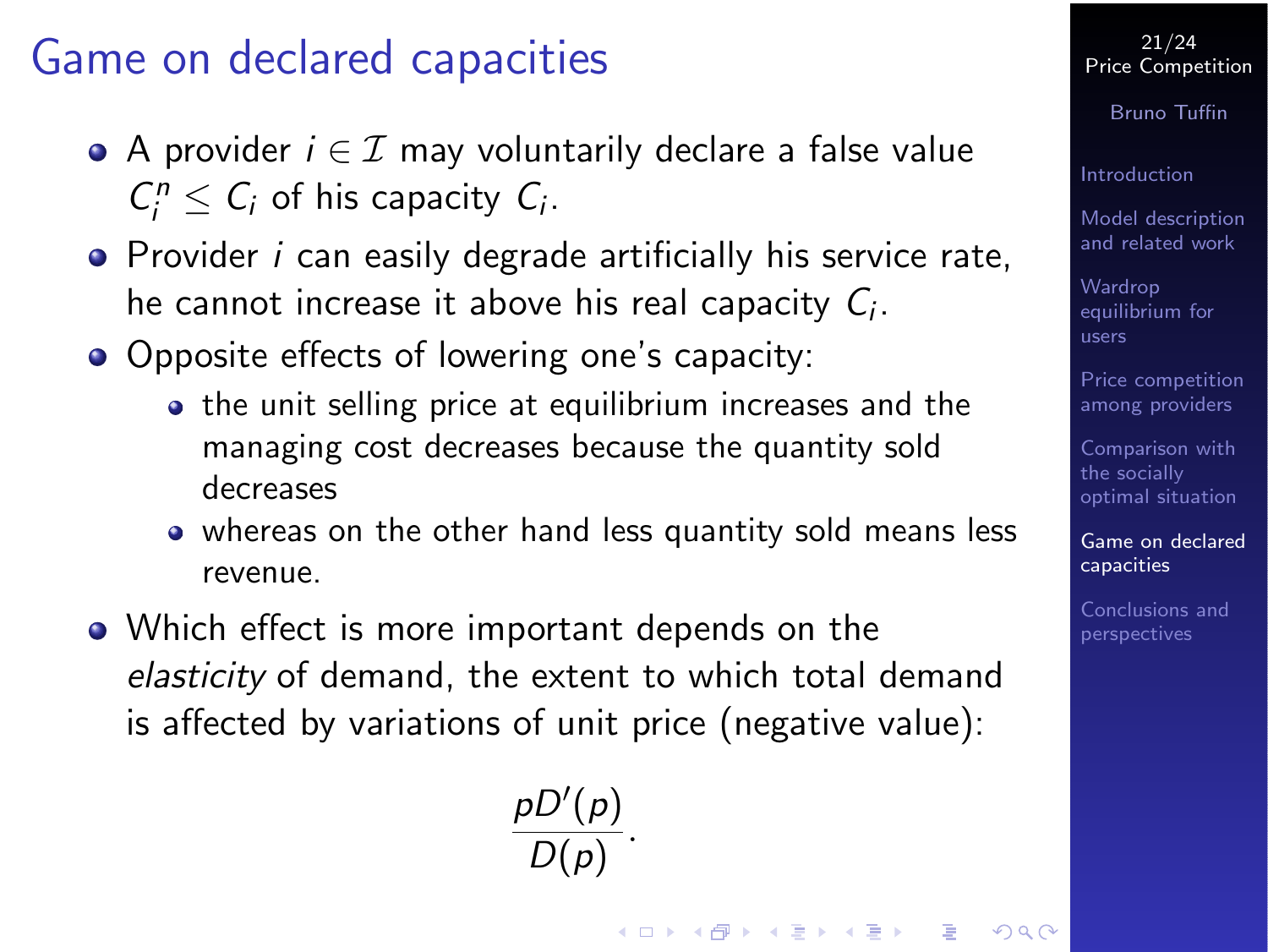### Result on declared capacities

• Proposition: Under Assumption B, if the absolute value of demand elasticity is larger than  $1$  for  $p \geq p^*$ , i.e.

$$
\forall \rho \geq \rho^*, \quad \frac{-\rho D'(\rho)}{D(\rho)} \geq 1,
$$

then no provider can increase its revenue by artificially lowering its capacity.

 $\mathbf{E} = \mathbf{A} \oplus \mathbf{B} + \mathbf{A} \oplus \mathbf{B} + \mathbf{A} \oplus \mathbf{B} + \mathbf{A} \oplus \mathbf{A}$ 

22/24 [Price Competition](#page-0-0)

Bruno Tuffin

[Introduction](#page-3-0)

[Model description](#page-5-0) and related work

Wardrop [equilibrium for](#page-11-0) users

[Price competition](#page-14-0) among providers

Comparison with the socially [optimal situation](#page-19-0)

[Game on declared](#page-20-0) capacities

[Conclusions and](#page-22-0)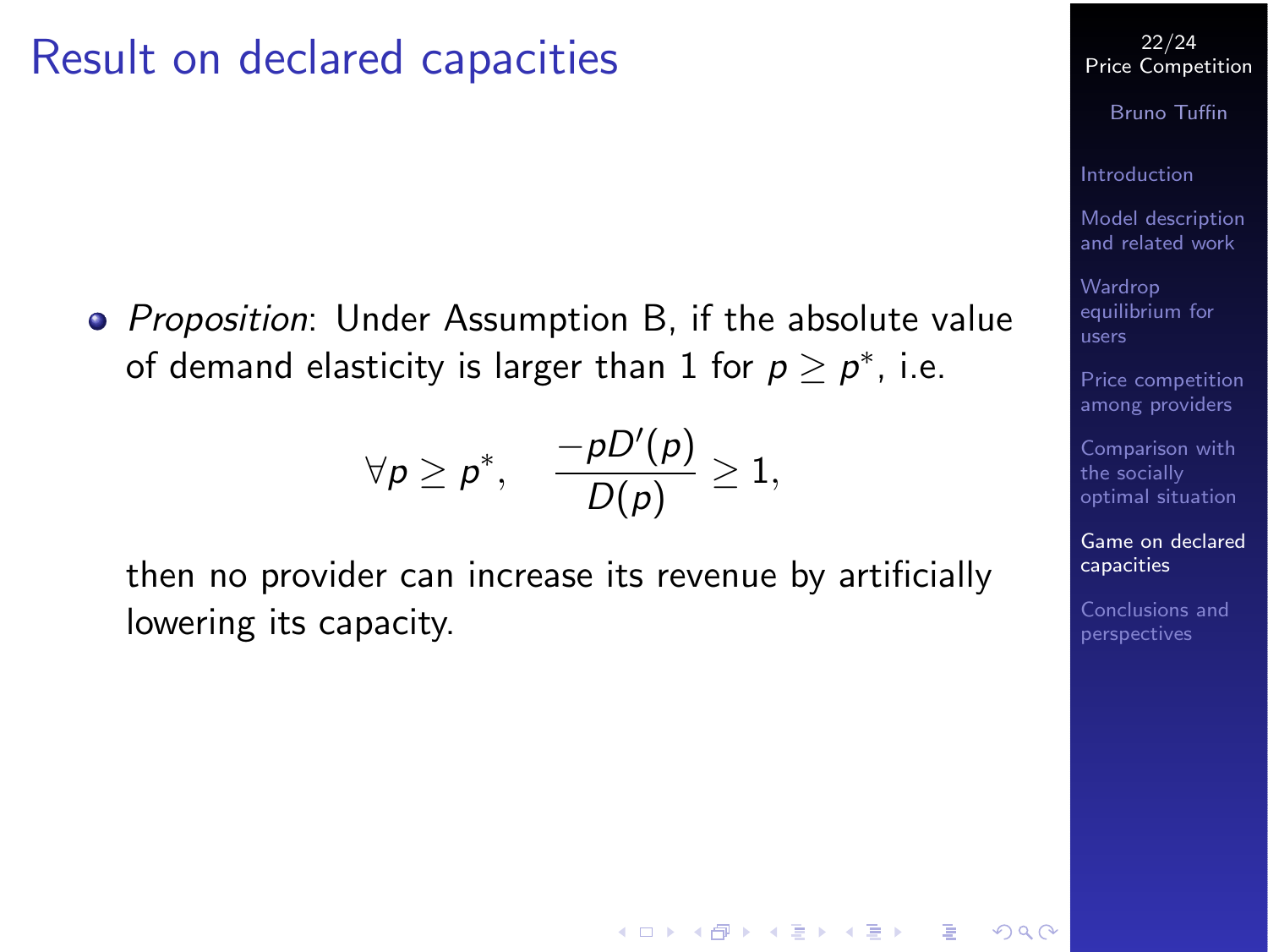## Conclusions and perspectives

- We have analyzed a pricing game among providers
	- Characterized how demand is split (following Wardrop's principle)
	- found existence and uniqueness of the (characterized) Nash equilibrium of the pricing game
	- shown that it corresponds to the socially optimum point
	- and discussed the interest for users to voluntarily reduce their capacities.
- <span id="page-22-0"></span>**•** Perspectives
	- What happens if providers partially share their capacities?
	- What if providers can also play on capacities along with prices?
	- What about the multiclass case?
	- What about the dynamics of the model? How to drive to the equilibrium?

#### 23/24 [Price Competition](#page-0-0)

Bruno Tuffin

[Introduction](#page-3-0)

[Model description](#page-5-0) and related work

Wardrop [equilibrium for](#page-11-0) users

[Price competition](#page-14-0) among providers

Comparison with the socially [optimal situation](#page-19-0)

[Game on declared](#page-20-0)

[Conclusions and](#page-22-0) perspectives